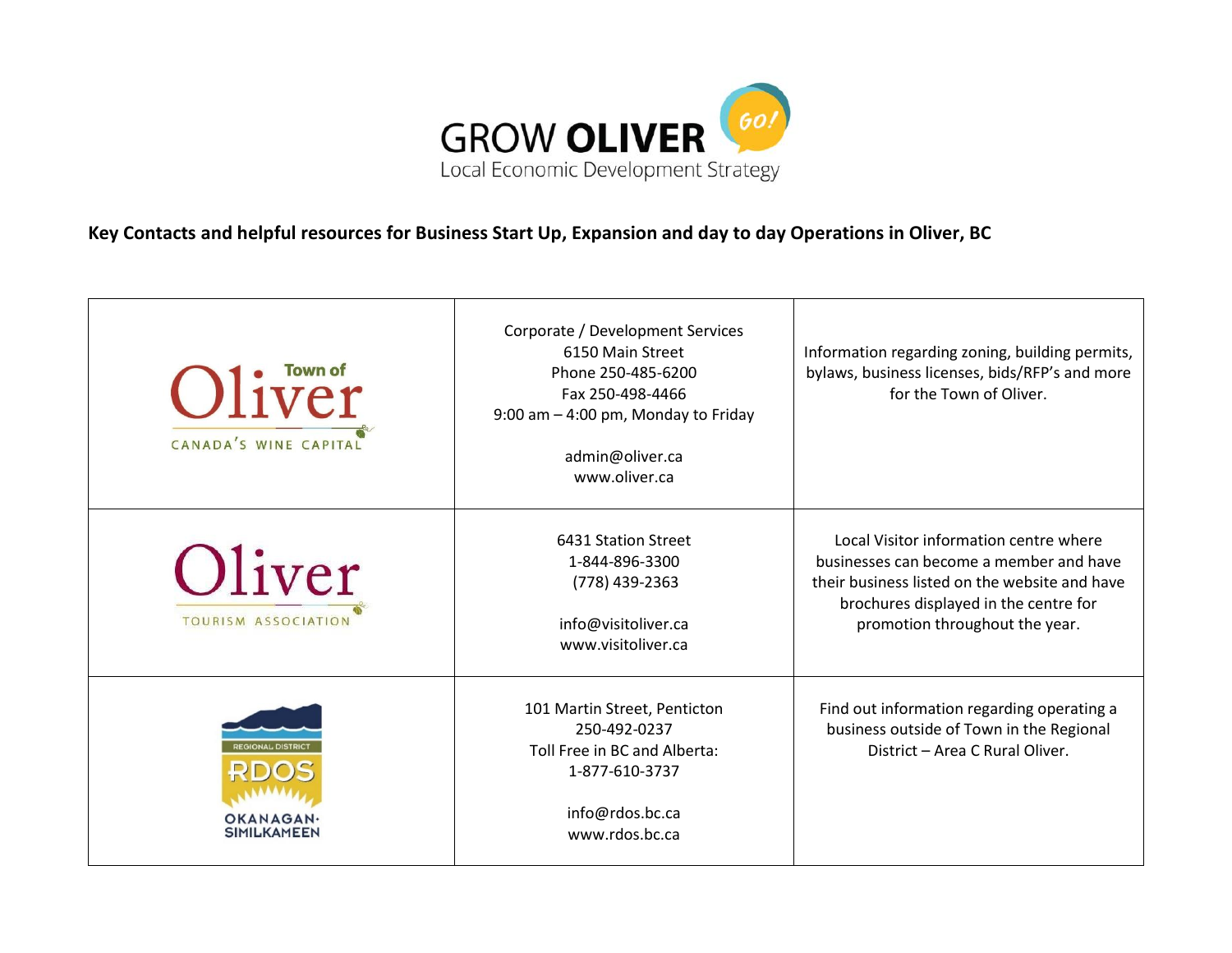| <b>SOUTH OKANAGAN</b><br><b>CHAMBER OF COMMERCE</b> | 250-498-6321<br>manager@sochamber.ca<br>www.sochamber.ca                                                       | Local regional chamber representing Okanagan<br>Falls, Oliver, Osoyoos and surrounding areas.<br>Contact them for information regarding<br>economic and business development in the<br>region. Membership organization with<br>networking, training, advocacy, and marketing<br>opportunities.                              |
|-----------------------------------------------------|----------------------------------------------------------------------------------------------------------------|-----------------------------------------------------------------------------------------------------------------------------------------------------------------------------------------------------------------------------------------------------------------------------------------------------------------------------|
| <b>BRITISH</b><br>COLUMBIA                          | 1-800-663-7867<br>www.gov.bc.ca<br>Service BC Oliver Location<br>Room 101, 583 Fairview Road<br>250 498-3818   | Our BC Government has many useful resources<br>for businesses of all stages, and it would be<br>beneficial to review their website and get<br>connected with them for important updates<br>and opportunities. They have a fantastic Start<br>Up Checklist Guide as well as detailed<br>information on Employment Standards. |
| <b>BUSINESS</b><br>SMALI<br>вc                      | Phone: 604-775-5525<br>Toll Free in B.C.: 1-800-667-2272<br>askus@smallbusinessbc.ca<br>www.smallbusinessbc.ca | Small Business BC helps British Columbia's<br>entrepreneurs grow successful and sustainable<br>businesses through expert business advisors,<br>educational services, easy-to-use free<br>resources and engaging community events.                                                                                           |
| <b>BizPaL</b><br>Business starts here               | bizpal@gov.bc.ca<br>www.bcbizpal.ca                                                                            | BizPaL is an innovative online service that<br>provides you with simplified access to<br>information about business permits, licences<br>and other requirements needed to establish,<br>operate, and grow your business.                                                                                                    |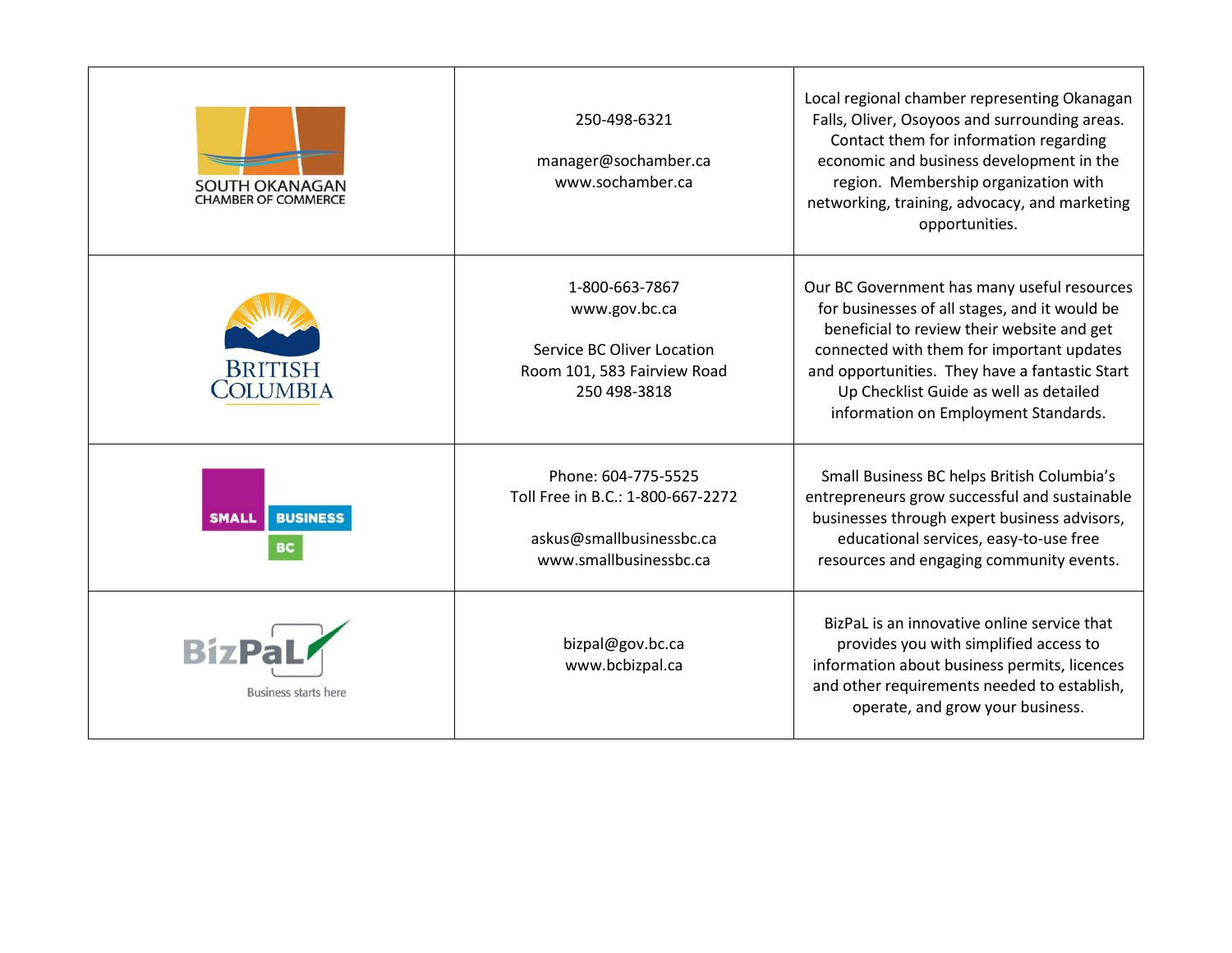| one stop<br>bc business registry.ca                         | 1877822-6727<br>OneStop.Help@gov.bc.ca<br>www.onestop.gov.bc.ca                                                                                  | OneStop lets you apply for and complete<br>registrations for a new or existing business with<br>local, provincial, and federal governments.<br>Once you have set up your account you can<br>complete registrations or applications at any<br>time and in any order.                                                                                                                                                                                             |
|-------------------------------------------------------------|--------------------------------------------------------------------------------------------------------------------------------------------------|-----------------------------------------------------------------------------------------------------------------------------------------------------------------------------------------------------------------------------------------------------------------------------------------------------------------------------------------------------------------------------------------------------------------------------------------------------------------|
| <b>Karada</b>                                               | <b>General Enquiries</b><br>1 800 O-Canada (1-800-622-6232)<br>www.canada.ca/en/services/business.html                                           | Visit our Federal Government website for many<br>useful resources for businesses of all stages<br>from hiring, to exporting, to taxes, to<br>protecting your business. Get connected with<br>them for important updates and opportunities.                                                                                                                                                                                                                      |
| <b>Community</b><br>Futures <sub>Okanagan Similkameen</sub> | 103-3115 Skaha Lake Rd, Penticton<br>(250) 493-2566<br>info@cfokanagan.com<br>www.cfokanagan.com                                                 | Our local Community Futures office is in<br>Penticton and is a great resource in your<br>business journey. They have a loans<br>department, provide business advisory<br>services, and have regular and special training<br>sessions for all stages of business.                                                                                                                                                                                                |
|                                                             | <b>Community Futures Entrepreneurs</b><br>with Disabilities Program<br>1-604-289-4222<br>info@communityfutures.ca<br>www.communityfutures.ca/edp | This program is designed to make it easier for<br>entrepreneurs with disabilities or ongoing<br>health conditions to pursue their business goals<br>by providing access to a network of business<br>professionals and resources. Self-employment<br>provides flexible hours, personalized work<br>environments and economic inclusion for<br>individuals who have a viable business idea and<br>are ready, willing, and motivated to run their<br>own business. |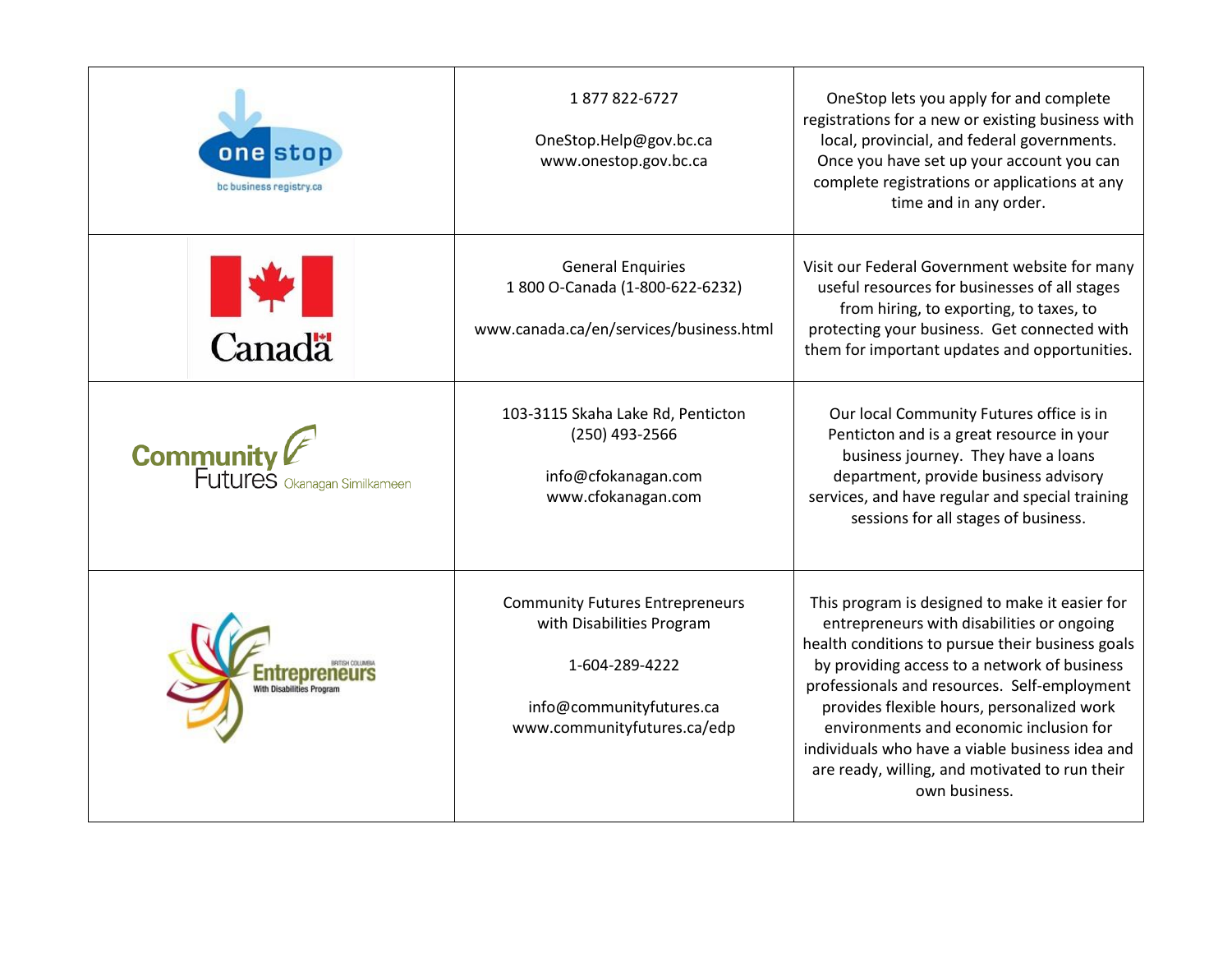| <b>CFDC of CIFN</b>          | #208-345 Chief Alex Thomas Way<br>Kamloops<br>250.828.9833<br>info@cfdcofcifn.com<br>www.cfdcofcifn.com          | <b>Community Futures Development Corporation</b><br>of Central Interior First Nations (CFDC of CIFN)<br>promotes and provides community economic<br>development support services to Indigenous<br>people within the Central Interior of British<br>Columbia.                                                                                                                                                                                |
|------------------------------|------------------------------------------------------------------------------------------------------------------|---------------------------------------------------------------------------------------------------------------------------------------------------------------------------------------------------------------------------------------------------------------------------------------------------------------------------------------------------------------------------------------------------------------------------------------------|
| WOMEN′S<br><b>ENTERPRISE</b> | #201, 1726 Dolphin Avenue<br>Kelowna<br>1.800.643.7014<br>inquiry@womensenterprise.ca<br>www.womensenterprise.ca | Women's Enterprise Centre is a non-profit<br>organization devoted to helping BC women<br>start, lead, and grow their own business. They<br>provide business loans, business skills training,<br>personalized business advice, mentoring,<br>practical business resources and a supportive<br>community to help women business owners<br>gain the skills, mindset, financing, and networks<br>they need to realize their business potential. |
| futurpreneur <sup>:</sup>    | 604-598-2923<br>sross@futurpreneur.ca<br>www.futurpreneur.ca                                                     | Futurpreneur is a national, non-profit<br>organization that provides financing, mentoring<br>and support tools to aspiring business owners<br>aged 18-39.                                                                                                                                                                                                                                                                                   |
| bdc <sup>7</sup>             | #307 - 460 Doyle Avenue<br>Kelowna<br>1-888-463-6232                                                             | Whether you are looking to apply online for a<br>small business loan, or need additional<br>financing for a larger project, our financing<br>solutions are designed to protect cash flow and<br>help grow your business. You can also access<br>our network of experienced business<br>consultants who can provide you with practical<br>advice to help you accelerate your company's<br>growth.                                            |